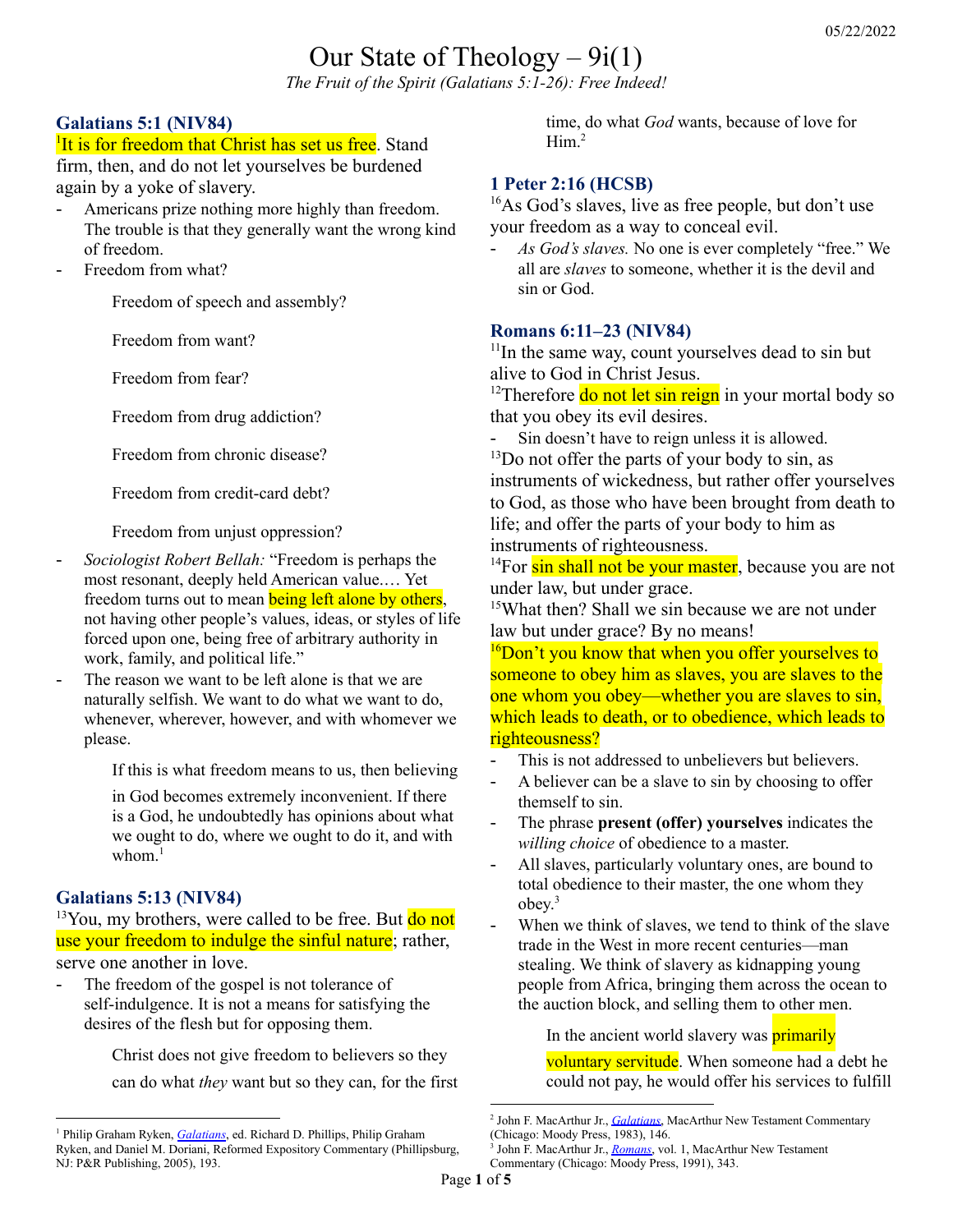the debt.

If we present ourselves again to sin as slaves to sin, it will lead to death.

If we obey sin as a slave, the only outcome is

death, but if we present ourselves as slaves of obedience, the end is righteousness. 4

 $17$ But thanks be to God that, though you used to be slaves to sin, you wholeheartedly obeyed the form of teaching to which you were entrusted.

<sup>18</sup>You have been set free from sin and have become slaves to righteousness.

<sup>19</sup>I put this in human terms because you are weak in your natural selves. Just as you used to offer the parts of your body in slavery to impurity and to ever-increasing wickedness, so now offer them in slavery to righteousness leading to holiness.

# $20$ When you were slaves to sin, you were free from the control of righteousness.

<sup>21</sup>What benefit did you reap at that time from the things you are now ashamed of? Those things result in death!

<sup>22</sup>But now that you have been set free from sin and have become **slaves to God**, the benefit you reap leads to holiness, and the result is eternal life.

<sup>23</sup>For the **wages** of sin is death, but the  $\frac{gif}{g}$  of God is eternal life in Christ Jesus our Lord.

- A slave to sin will receive the compensation (wages) due to him from his master: *death*.
- As a slave to God, that slave will not be paid for anything he did for even his so-called righteous acts are like filthy rags in God's sight (Isaiah 64:6).

Instead of being paid for his works, the slave of God will, from his master (God), be given a gift that was earned by someone else, namely, Jesus Christ. That gift is eternal life.

# **John 8:31–36 (NIV84)**

 $31$ To the Jews who had believed him, Jesus said, "If you hold to my teaching, you are really my disciples.  $32$ Then you will know the truth, and the truth will set you free."

<sup>33</sup>They answered him, "We are Abraham's descendants and have never been slaves of anyone. How can you say that we shall be set free?"

<sup>34</sup> Jesus replied, "I tell you the truth, everyone who sins is a slave to sin.

<sup>35</sup>Now a slave has no permanent place in the family, but a son belongs to it forever.

<sup>36</sup>So if the Son sets you free, you will be free indeed. - **John 14:6 (NIV84)**

- <sup>6</sup>Jesus answered, "I am the way and the truth and the life. No one comes to the Father except through me.
- Jesus is the truth. Truth is not intellectual knowledge of one's *self-defined perception* of truth that sets you free.

Knowing Jesus as your Savior and Lord frees you from being a slave to sin.

There is a potential for one to be enslaved to sin. Which of the following slave masters exert the greatest control on your life?

*Accomplishment*—the lure of personal fulfillment

*Approval of others*—measuring up to peer

expectations

*Autonomy*—the craving to do it my way or no way

*Chemical addictions*, accompanied by denial

*Knowledge and technology*—the faith that lends divinity to human abilities

*Pleasure*—entertainment as the ultimate pursuit

*Sexual addiction*—slavery to pornography of every kind

*Success*—the drive to reach the top, to be number one

*Wealth*—security promised through the

accumulation of money, power, and possessions 5

- *The truth shall set you free* has been a phrase taken out of context by many who claim that knowledge of truth, as they personally define it, liberates their minds.
- To know the truth, one must abide in God's word, hold to Jesus' teaching through obedience. This will result in freedom, not freedom from everyday situations and problems but freedom from sin and its dominion.
- Verse 36 defines *truth.* Truth is the Son of God: Jesus and all that He has said.

## **Romans 1:16–17 (NIV84)**

<sup>16</sup>I am not ashamed of the gospel, because it is the power of God for the salvation of everyone who believes: first for the Jew, then for the Gentile. <sup>17</sup>For in the gospel a righteousness from God is revealed, a righteousness that is by faith from first to

<sup>4</sup> R. C. Sproul, *[Romans](https://ref.ly/logosres/sproulromans?ref=Bible.Ro6.15-16&off=297&ctx=dentured+servitude.+~When+we+think+of+sla)*, St. Andrew's Expositional Commentary (Wheaton, IL: Crossway, 2009), 200.

<sup>&</sup>lt;sup>5</sup> Bruce B. Barton, *Galatians*, Life Application Bible Commentary (Wheaton, IL: Tyndale House, 1994), 135.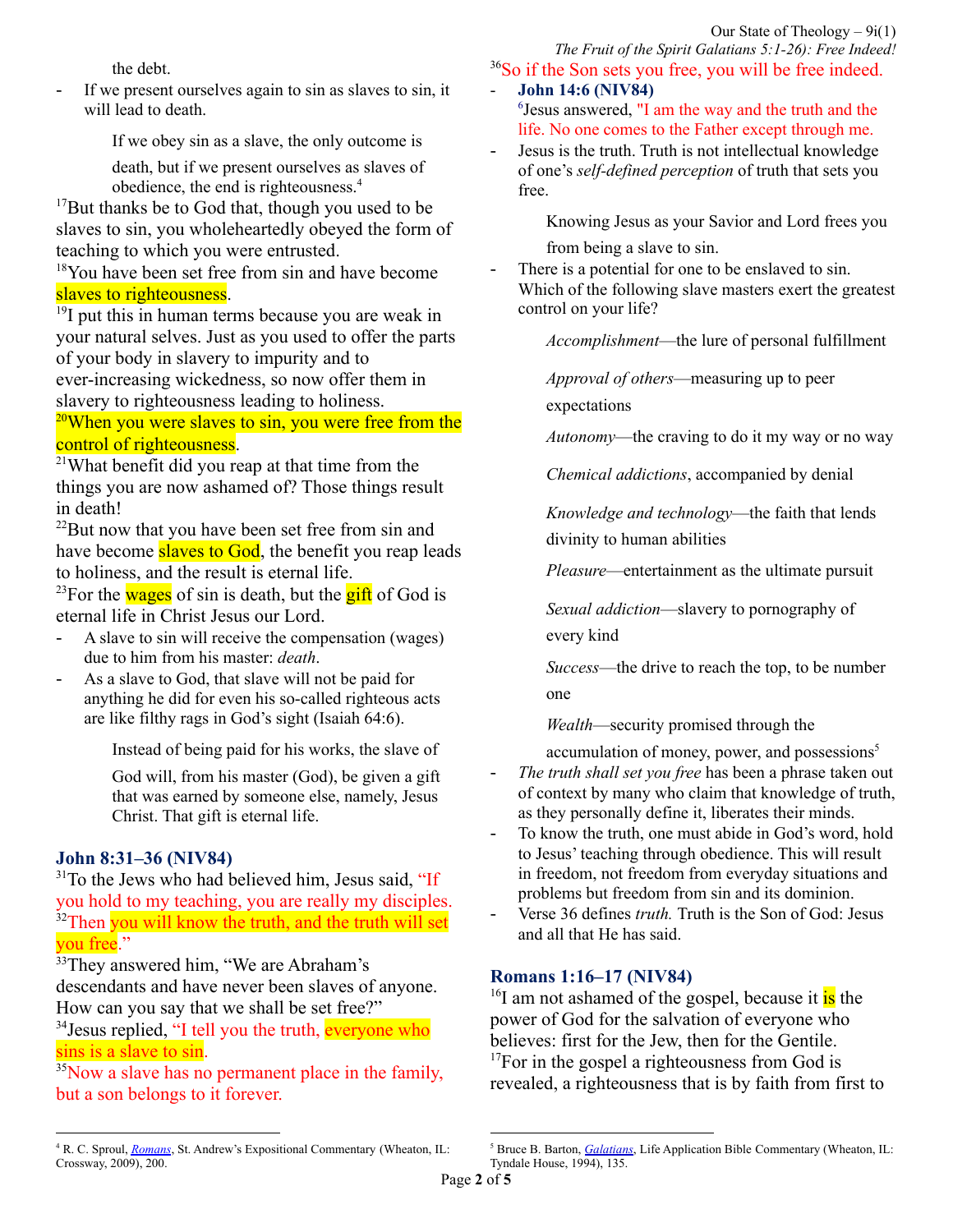last, just as it is written: "The righteous will live by faith"

The gospel *is* (not *was*) the power of God for the salvation of everyone who believes.

Grammatical tense of *is:* Present, active, indicative

This shows that the action happens in the present

time and that the subject (gospel) carries out the action, and that it is a true statement (indicative).

The gospel continues to work for the salvation of everyone who believes. This includes the believer, whose heart has been transformed by the gospel.

The gospel *continues* to transform a believer's

heart to keep them from the enslaving power of sin.

## **Galatians 5:2-4 (NIV84)**

<sup>2</sup>Mark my words! I, Paul, tell you that if you let yourselves be circumcised, Christ will be of no value to you at all.

<sup>3</sup>Again I declare to every man who lets himself be circumcised that he is obligated to obey the whole law.

<sup>4</sup>You who are trying to be justified by law have been alienated from Christ; you have fallen away from grace.

- Teachers who arrived after Paul's departure were instructing Christian Gentiles in Galatia to be circumcised, and it appeared these Christians were being convinced that this was something they needed to do to become part of the "inner circle" of Christianity.

> The choice to rely on something we accomplish to give us status before God is a denial of Christ and a rejection of God's grace.

Those teachings that encourage such a choice must be carefully resisted. 6

- If you rely on something else besides the gospel, you separate yourself from the grace that brings salvation to men's hearts.
- Submission to circumcision as a requirement for favor with God would risk the entire reality of salvation by grace alone through faith alone!<sup>7</sup>
- Circumcision is not an isolated act but commits the individual to observance of the "entire law".
- Keeping the law means being justified by the law,

Our State of Theology – 9i(1) *The Fruit of the Spirit Galatians 5:1-26): Free Indeed!* which means *not* being justified through grace.<sup>8</sup>

#### **Galatians 4:8–11 (NIV84)**

<sup>8</sup>Formerly, when you did not know God, you were slaves to those who by nature are not gods. <sup>9</sup>But now that you know God—or rather are known by God—how is it that you are turning back to those weak and miserable principles? Do you wish to be enslaved by them all over again?

<sup>10</sup>You are observing special days and months and seasons and years!

<sup>11</sup>I fear for you, that somehow I have wasted my efforts on you.

- How could they excuse their conduct? They had come to know **God**, or, if they didn't know Him in a deep experiential way, at least they were **known by** Him, that is, they were saved.
- Yet they were turning from His power and riches (of which they were heirs) **to weak and** poor things, the things connected with the law, such as circumcision, holy days, and rules of diet.

They were again putting themselves **in bondage** to

things that could neither save nor enrich but could only impoverish them.<sup>9</sup>

- It gives some people intense satisfaction to feel there is something they can do in their own strength to win God's smile. But this implies that man has some strength, and hence, to that extent, he does not need the Savior.
- If Paul could write in this manner to the Galatians, what would he write to professing Christians today who are seeking to attain holiness by legal observances?

Would he not condemn the traditions brought into

Christianity from Judaism—a humanly ordained priesthood, distinctive vestments for the priest, Sabbath-keeping, holy places, candles, holy water, and so forth? 10

## **Colossians 2:6–23 (NIV84)**

<sup>6</sup>So then, just as you received Christ Jesus as Lord, continue to live in him,

7 rooted and built up in him, strengthened in the faith as you were taught, and overflowing with thankfulness.

<sup>7</sup> Jon Nielson, *[Galatians:](https://ref.ly/logosres/rebs69ga?ref=Bible.Ga5.1-12&off=879&ctx=ching%2c+arguing+that+~submission+to+circum) The Gospel of Free Grace, A 13-Lesson Study*, ed. Daniel M. Doriani et al., Reformed Expository Bible Studies (Phillipsburg, NJ: P&R Publishing, 2019), 87. <sup>6</sup> Geoff Ziegler, *[Galatians,](https://ref.ly/logosres/gltns12wkst?ref=Bible.Ga5.2-12&off=193&ctx=ific+issue+at+hand.+~Teachers+who+have+ar) A 12-Week Study*, ed. J. I. Packer, Dane C. Ortlund, and Lane T. Dennis, Knowing the Bible (Wheaton, IL: Crossway, 2015), 61.

<sup>8</sup> Beverly R. Gaventa, ["Galatians,"](https://ref.ly/logosres/eerdmanscommbbl?ref=Bible.Ga5.2-12&off=695&ctx=nce+again+in+5%3a2%E2%80%935.+~Circumcision+is+not+) in *Eerdmans Commentary on the Bible*, ed. James D. G. Dunn and John W. Rogerson (Grand Rapids, MI; Cambridge, U.K.: William B. Eerdmans Publishing Company, 2003), 1382.

<sup>9</sup> William MacDonald, *Believer's Bible [Commentary:](https://ref.ly/logosres/blvrcomm?ref=Bible.Ga4.9&off=4&ctx=age+to+the+law.%0a4%3a9+~How+could+they+excus) Old and New Testaments*, ed. Arthur Farstad (Nashville: Thomas Nelson, 1995), 1887–1888.

<sup>10</sup> William MacDonald, *Believer's Bible [Commentary:](https://ref.ly/logosres/blvrcomm?ref=Bible.Ga4.10&off=283&ctx=d+months+and+years.+~It+gives+some+people) Old and New Testaments*, ed. Arthur Farstad (Nashville: Thomas Nelson, 1995), 1887-1888.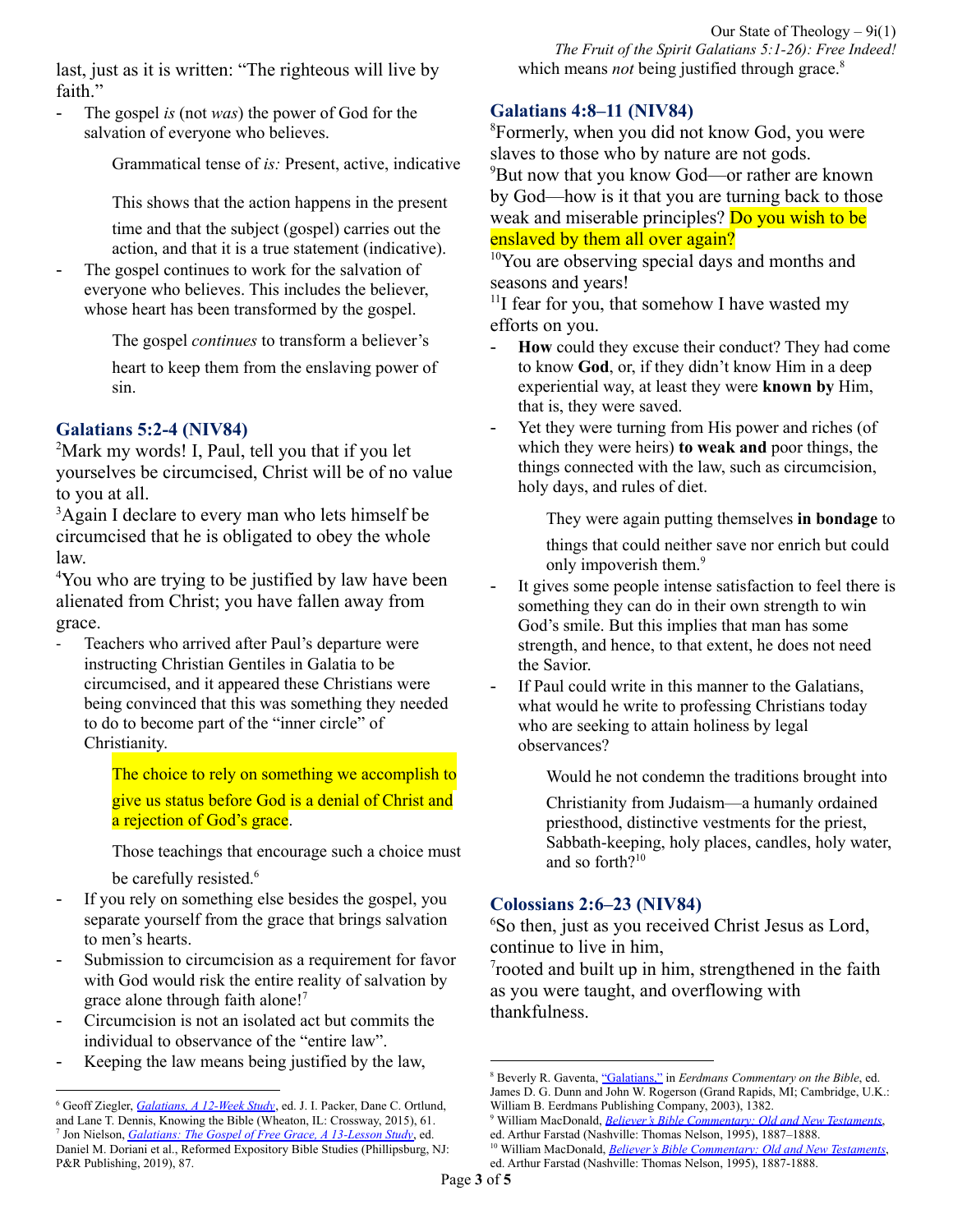<sup>8</sup>See to it that no one takes you captive through hollow and deceptive philosophy, which depends on human tradition and the basic principles of this world rather than on Christ.

<sup>9</sup>For in Christ all the fullness of the Deity lives in bodily form,

 $10$ and you have been given fullness in Christ, who is the head over every power and authority.

<sup>11</sup>In him you were also circumcised, in the putting off of the sinful nature, not with a circumcision done by the hands of men but with the circumcision done by Christ,

<sup>12</sup>having been buried with him in baptism and raised with him through your faith in the power of God, who raised him from the dead.

<sup>13</sup>When you were dead in your sins and in the uncircumcision of your sinful nature, God made you alive with Christ. He forgave us all our sins,

# $14$ having canceled the written code, with its

regulations, that was against us and that stood opposed to us; he took it away, nailing it to the cross.

The Greek word translated "written code" referred to the handwritten certificate of debt by which a debtor acknowledged his indebtedness. All people owe God an unpayable debt for violating His Law, and are thus under sentence of death.

Paul compares God's forgiveness of believers' sins

to wiping ink off a parchment.

- Through Christ's sacrificial death on the Cross, God has totally erased our certificate of indebtedness and made our forgiveness complete.
- *nailed it to the cross.* This is another metaphor for forgiveness. The list of the crimes of a crucified criminal was nailed to the cross with that criminal to declare the violations he was being punished for.

Believers'sins were all put to Christ's account,

nailed to His cross as He paid the penalty in their place for them all, thus satisfying the just wrath of God against crimes requiring punishment in full.<sup>11</sup>

<sup>15</sup>And having disarmed the powers and authorities, he made a public spectacle of them, triumphing over them by the cross.

<sup>16</sup>Therefore do not let anyone judge you by what you eat or drink, or with regard to a religious festival, a New Moon celebration or a Sabbath day.

<sup>17</sup>These are a shadow of the things that were to come; the reality, however, is found in Christ.

<sup>18</sup>Do not let anyone who delights in false humility and the worship of angels disqualify you for the prize.

*The Fruit of the Spirit Galatians 5:1-26): Free Indeed!* Such a person goes into great detail about what he has seen, and his unspiritual mind puffs him up with idle notions.

*worship of angels*. The beginning of a heresy that was to plague the region around Colosse for several centuries and far beyond—a practice the Bible clearly prohibits (Matt. 4:10; Rev. 19:10; 22:8, 9). 12

<sup>19</sup>He has lost connection with the Head, from whom the whole body, supported and held together by its ligaments and sinews, grows as God causes it to grow. <sup>20</sup>Since you died with Christ to the basic principles of this world, why, as though you still belonged to it, do you submit to its rules:

<sup>21"</sup>Do not handle! Do not taste! Do not touch!"?  $22$ These are all destined to perish with use, because they are based on human commands and teachings. <sup>23</sup>Such regulations indeed have an appearance of wisdom, with their self-imposed worship, their false humility and their harsh treatment of the body, but they lack any value in restraining sensual indulgence.

All these external attempts to be or appear godly does not change a person on the inside. No transformation takes place.

#### **Galatians 5:5 (NIV84)**

#### <sup>5</sup>But by faith we eagerly await through the Spirit the righteousness for which we hope.

- It is the Spirit of God and not the law that gives us hope.
- **Romans 8:22-25 (NIV84)**

 $22$ We know that the whole creation has been groaning as in the pains of childbirth right up to the present time.

 $23$ Not only so, but we ourselves, who have the first-fruits of the Spirit, groan inwardly as we wait eagerly for our adoption as sons, the redemption of our bodies.

 $24$ For in this hope we were saved. But hope that is seen is no hope at all. Who hopes for what he already has?  $^{25}$ But if we hope for what we do not yet have, we wait for it patiently.

- The Christian *is* saved "upon the basis of *hope*," for hope and the things upon which it terminates constitute the supreme goal of salvation.

> The pre-Christian pagan state is characterized by the absence of God and of hope.

Foremost among the benefits of religion (that is of "having God") is to have hope.<sup>13</sup>

<sup>11</sup> John F. MacArthur Jr., *The MacArthur Bible [Commentary](https://ref.ly/logosres/97120d2325c2eaff76a0701e5f610f13?ref=Bible.Col2.14&off=32&ctx=ut+the+handwriting.+~The+Greek+word+trans)* (Nashville: Thomas Nelson, 2005), Col 2:14.

<sup>12</sup> John F. MacArthur Jr., *The MacArthur Bible [Commentary](https://ref.ly/logosres/97120d2325c2eaff76a0701e5f610f13?ref=Bible.Col2.18&off=327&ctx=s+(Prov.+6%3a16%2c+17).+~worship+of+angels.+T)* (Nashville: Thomas Nelson, 2005), Col 2:18.

<sup>&</sup>lt;sup>13</sup> Geerhardus Vos, *The Pauline [Eschatology](https://ref.ly/logosres/plneschtlgyvos?ref=Page.p+30&off=11&ctx=lvation%2c+Rom.+8%3a24.+~The+pre-Christian+pa)* (Princeton, NJ: Geerhardus Vos, 1930), 29-30.